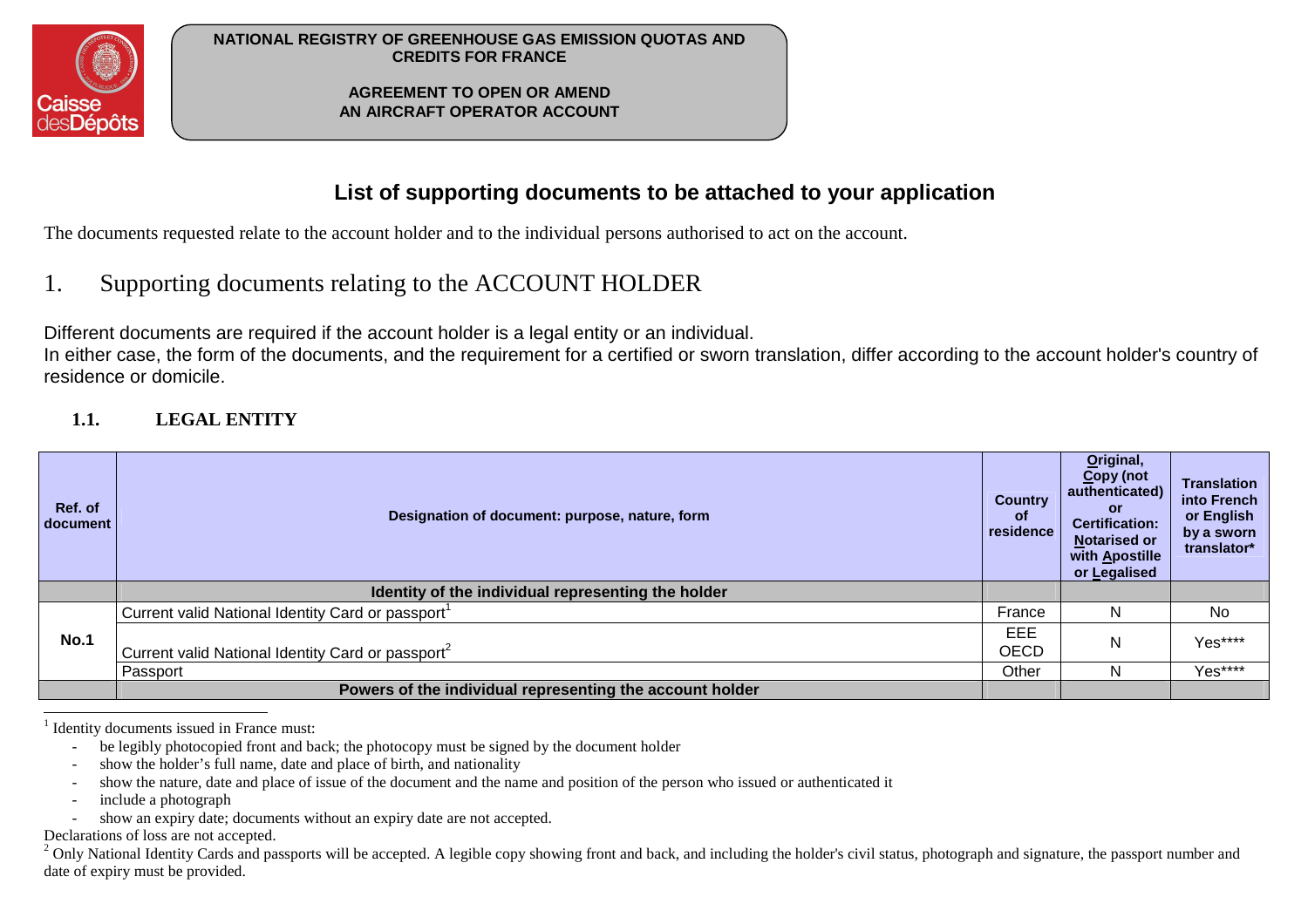

## **AGREEMENT TO OPEN OR AMEND AN AIRCRAFT OPERATOR ACCOUNT**

| Ref. of<br>document | Designation of document: purpose, nature, form                                                                                                                                                                                                                                                                                                                                                                                                                                                                                                               | <b>Country</b><br>of<br>residence     | Original,<br>Copy (not<br>authenticated)<br><b>or</b><br><b>Certification:</b><br><b>Notarised or</b><br>with Apostille<br>or Legalised | <b>Translation</b><br>into French<br>or English<br>by a sworn<br>translator* |
|---------------------|--------------------------------------------------------------------------------------------------------------------------------------------------------------------------------------------------------------------------------------------------------------------------------------------------------------------------------------------------------------------------------------------------------------------------------------------------------------------------------------------------------------------------------------------------------------|---------------------------------------|-----------------------------------------------------------------------------------------------------------------------------------------|------------------------------------------------------------------------------|
| <b>No.2</b>         | Appointment held under Articles of Association (or equivalent), otherwise powers exercised. The individual must supply<br>proof of his/her authority to act on behalf of the legal entity holding the account: the individual should either hold an<br>appointment under the Articles of Association, or present the necessary letters of authority granted by a person holding such<br>an appointment.                                                                                                                                                      | France<br><b>EEE</b><br><b>OECD</b>   | O, N                                                                                                                                    | Yes****                                                                      |
|                     | Permanent residence of the individual representing the account holder                                                                                                                                                                                                                                                                                                                                                                                                                                                                                        |                                       |                                                                                                                                         |                                                                              |
| No.3                | - official identity document if issued within the previous three (3) months, containing the postal address<br>or - any other official document issued by national government, dated within the previous three (3) months, which contains<br>the postal address<br>or - a declaration issued by the local authorities, dated within the previous three (3) months confirming the individual's<br>address of permanent residence<br>or - evidence of domicile, dated within the previous three (3) months (gas/electricity bill, rent receipt, telephone bill) | France<br><b>EEE</b><br>OECD<br>Other | C.<br>N, A, L<br>A, L<br>A, L                                                                                                           | No<br>Yes****<br>Yes****<br>Yes****                                          |
|                     | <b>Constitution of account holder</b>                                                                                                                                                                                                                                                                                                                                                                                                                                                                                                                        |                                       |                                                                                                                                         |                                                                              |
|                     | Certified copy of Articles of Association (registered and up to date with a Tribunal de Commerce in France).                                                                                                                                                                                                                                                                                                                                                                                                                                                 | France                                | C                                                                                                                                       | No                                                                           |
| <b>No.4</b>         | Certified copy of Articles of Association or equivalent (registered and up-to-date with the appropriate foreign legal<br>organisation or authority)                                                                                                                                                                                                                                                                                                                                                                                                          | EEE<br><b>OECD</b><br>Other           | N, A, L<br>A, L<br>A, L                                                                                                                 | Yes                                                                          |
|                     | Proof of Existence of account holder                                                                                                                                                                                                                                                                                                                                                                                                                                                                                                                         |                                       |                                                                                                                                         |                                                                              |
|                     | Kbis extract dated within the previous three (3) months. Original document required.                                                                                                                                                                                                                                                                                                                                                                                                                                                                         | France                                | $\Omega$                                                                                                                                | <b>No</b>                                                                    |
| No.5                | Certificate of registration/incorporation together with any other necessary documents, dated within the previous three (3)<br>months providing evidence specifically of i) registered company or business name ii) address of registered office, iii) legal<br>form and registration number and iv) identity of partners/directors.                                                                                                                                                                                                                          | <b>EEE</b><br>OECD<br>Other           | O, N, A, L                                                                                                                              | Yes****                                                                      |
|                     |                                                                                                                                                                                                                                                                                                                                                                                                                                                                                                                                                              | France                                | C                                                                                                                                       | No                                                                           |
| <b>No.6</b>         | Latest annual accounts or financial statements (audited or, failing that, certified by the tax authorities or by the financial<br>director of the legal entity holding the account)                                                                                                                                                                                                                                                                                                                                                                          | EEE<br><b>OECD</b><br>Other           | $\mathsf{C}$                                                                                                                            | Yes****                                                                      |
|                     | Criminal record certification of the individual representing the account holder                                                                                                                                                                                                                                                                                                                                                                                                                                                                              |                                       |                                                                                                                                         |                                                                              |
| <b>No.7</b>         | An "extrait de casier judiciaire" (bulletin $N^{\circ}3$ ), dated within the previous three (3) months.                                                                                                                                                                                                                                                                                                                                                                                                                                                      | France                                | $\circ$                                                                                                                                 | <b>No</b>                                                                    |
|                     | An extract, dated within the previous three (3) months, from the Criminal records of the country of residence AND eventually<br>upon special request an extract from the Criminal records in France.                                                                                                                                                                                                                                                                                                                                                         | EEE<br><b>OECD</b><br>Other           | $\circ$                                                                                                                                 | Yes****                                                                      |
|                     | Account holder's liability to VAT                                                                                                                                                                                                                                                                                                                                                                                                                                                                                                                            |                                       |                                                                                                                                         |                                                                              |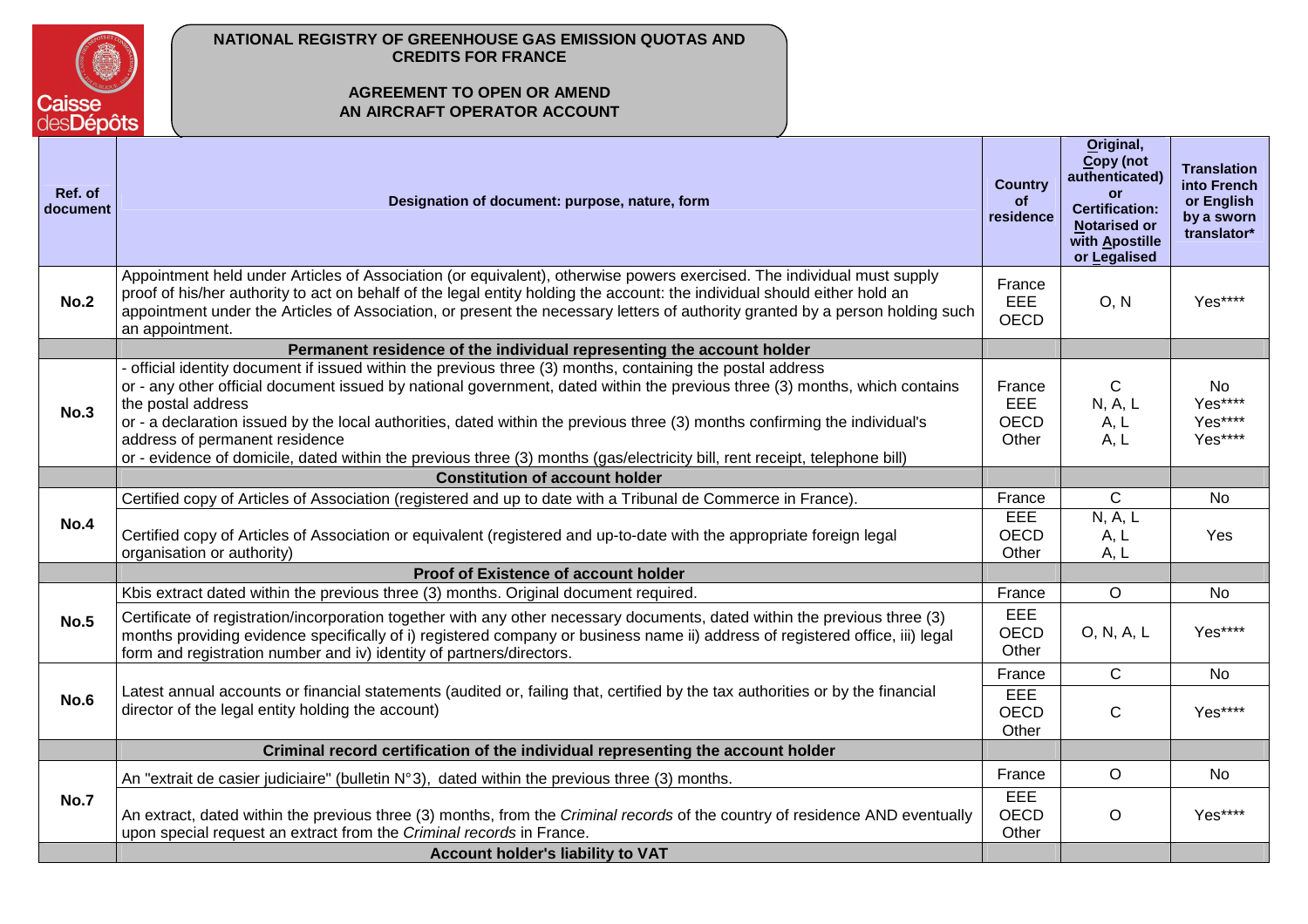

## **AGREEMENT TO OPEN OR AMEND AN AIRCRAFT OPERATOR ACCOUNT**

| Ref. of<br>document | Designation of document: purpose, nature, form                       | <b>Country</b><br><b>of</b><br>residence | Original,<br>Copy (not<br>authenticated)<br><b>or</b><br><b>Certification:</b><br><b>Notarised or</b><br>with Apostille<br>or Legalised | <b>Translation</b><br>into French<br>or English<br>by a sworn<br>translator* |
|---------------------|----------------------------------------------------------------------|------------------------------------------|-----------------------------------------------------------------------------------------------------------------------------------------|------------------------------------------------------------------------------|
| No.8                | Intra-community VAT number (simple declaration)                      | France<br>EEE                            |                                                                                                                                         | No                                                                           |
|                     | Otherwise, certificate of non-liability (original or certified copy) | France<br>EEE                            | O, N, A, L                                                                                                                              | Yes****                                                                      |
|                     | Certificate of VAT liability/non-liability                           | <b>OECD</b><br>Other                     | $\mathsf{C}$                                                                                                                            | Yes****                                                                      |

\*\*\*\* : The translation is required only if the supplied document is not already in English or French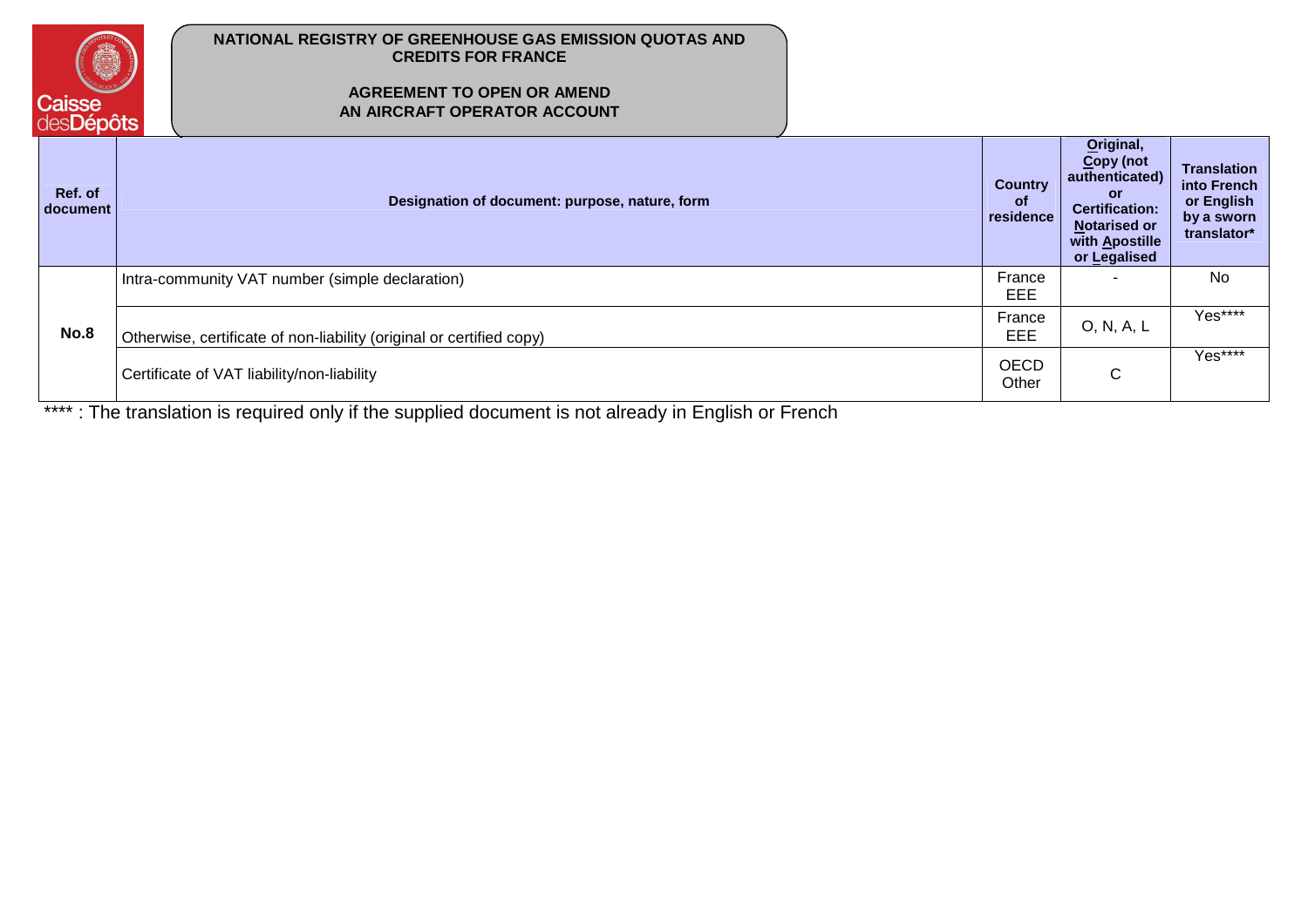

#### **AGREEMENT TO OPEN OR AMEND AN AIRCRAFT OPERATOR ACCOUNT**

**1.2.INDIVIDUAL** 

| Ref. of<br>document | Designation of document: purpose, nature, form                                                                                                                                                                                                                                                                                                                                                                                                                                                                                                                  | <b>Country</b><br><b>of</b><br>residence     | Original,<br>Copy (not<br>authenticated)<br>Ωr<br><b>Certification:</b><br><b>Notarised or</b><br>with Apostille<br>or Legalised** | <b>Translation</b><br>into French<br>or English by<br>a sworn<br>translator* |
|---------------------|-----------------------------------------------------------------------------------------------------------------------------------------------------------------------------------------------------------------------------------------------------------------------------------------------------------------------------------------------------------------------------------------------------------------------------------------------------------------------------------------------------------------------------------------------------------------|----------------------------------------------|------------------------------------------------------------------------------------------------------------------------------------|------------------------------------------------------------------------------|
|                     | Identity of the holder                                                                                                                                                                                                                                                                                                                                                                                                                                                                                                                                          |                                              |                                                                                                                                    |                                                                              |
|                     | Current valid National Identity Card or passport <sup>3</sup>                                                                                                                                                                                                                                                                                                                                                                                                                                                                                                   | France                                       | N                                                                                                                                  | <b>No</b>                                                                    |
| <b>No.1</b>         | Current valid National Identity Card or passport <sup>4</sup>                                                                                                                                                                                                                                                                                                                                                                                                                                                                                                   | EEE<br><b>OECD</b>                           | N                                                                                                                                  | <b>No</b>                                                                    |
|                     | Passport                                                                                                                                                                                                                                                                                                                                                                                                                                                                                                                                                        | Other                                        | N                                                                                                                                  | <b>No</b>                                                                    |
|                     | Permanent residence of the individual representing the account holder                                                                                                                                                                                                                                                                                                                                                                                                                                                                                           |                                              |                                                                                                                                    |                                                                              |
| No.3                | - official identity document if issued within the previous three (3) months, containing the postal address<br>or - any other official document issued by national government, dated within the previous three (3) months,<br>which contains the postal address<br>or - a declaration issued by the local authorities, dated within the previous three (3) months confirming the<br>individual's address of permanent residence<br>or - evidence of domicile, dated within the previous three (3) months (gas/electricity bill, rent receipt, telephone<br>bill) | France<br><b>EEE</b><br><b>OECD</b><br>Other | C<br>N, A, L<br>A, L<br>A, L                                                                                                       | <b>No</b><br>Yes****<br>Yes****<br>Yes****                                   |
|                     | Criminal record certification of the individual representing the account holder                                                                                                                                                                                                                                                                                                                                                                                                                                                                                 |                                              |                                                                                                                                    |                                                                              |
| No.7                | An "extrait de casier judiciaire" (bulletin $N°3$ ), dated within the previous three (3) months.                                                                                                                                                                                                                                                                                                                                                                                                                                                                | France                                       | $\circ$                                                                                                                            | <b>No</b>                                                                    |
|                     | An extract, dated within the previous three (3) months, from the Criminal records of the country of residence<br>AND eventually upon special request an extract from the Criminal records in France.                                                                                                                                                                                                                                                                                                                                                            | <b>EEE</b><br><b>OECD</b><br>Other           | O                                                                                                                                  | Yes****                                                                      |

\*\*\*\* : The translation is required only if the supplied document is not already in English or French

- be legibly photocopied front and back; the photocopy must be signed by the document holder -
- show the holder's full name, date and place of birth, and nationality
- show the nature, date and place of issue of the document and the name and position of the person who issued or authenticated it
- include a photograph
- show an expiry date; documents without an expiry date are not accepted.

Declarations of loss are not accepted.

<sup>4</sup> Only National Identity Cards and passports will be accepted. A legible copy showing front and back, and including the holder's civil status, photograph and signature, the passport number and date of expiry must be provided.

<sup>&</sup>lt;sup>3</sup> Identity documents issued in France must: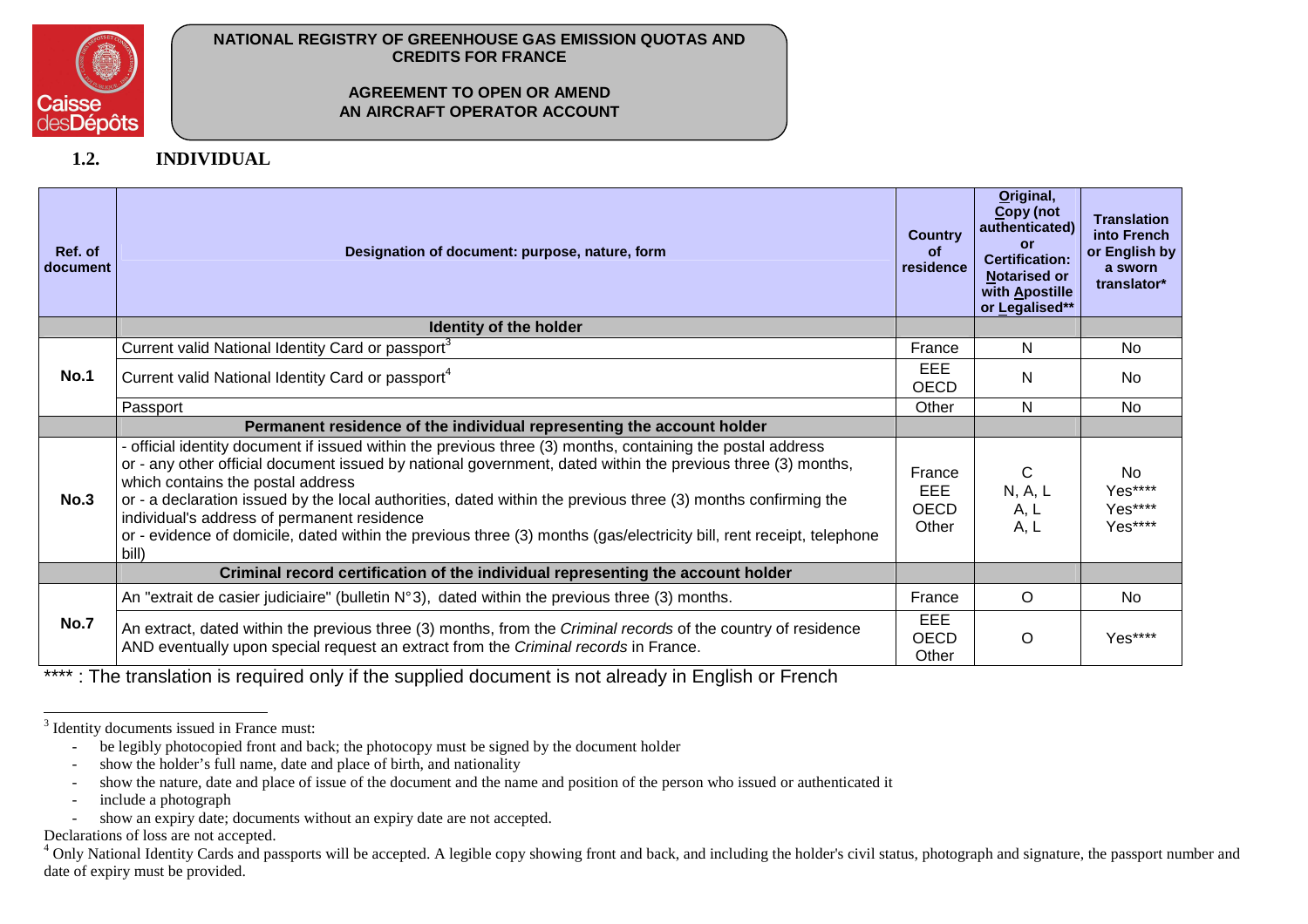

**AGREEMENT TO OPEN OR AMEND AN AIRCRAFT OPERATOR ACCOUNT** 

#### 2.Supporting documents to be provided for EACH AUTHORISED INDIVIDUAL

The form of the documents, and the requirement for a certified or sworn translation, differ according to the country of residence or domicile of each authorised person.

| Ref. of<br>document | Designation of document: purpose, nature, form                                                                                                                                                                                                                                                                                                                                                                                                                                                                                                                  | <b>Country</b><br><b>of</b><br>residence | Original,<br>Copy (not<br>authenticated)<br>or<br><b>Certification:</b><br><b>Notarised or</b><br>with Apostille<br>or Legalised** | <b>Translation</b><br>into French<br>or English by<br>a sworn<br>translator* |
|---------------------|-----------------------------------------------------------------------------------------------------------------------------------------------------------------------------------------------------------------------------------------------------------------------------------------------------------------------------------------------------------------------------------------------------------------------------------------------------------------------------------------------------------------------------------------------------------------|------------------------------------------|------------------------------------------------------------------------------------------------------------------------------------|------------------------------------------------------------------------------|
|                     | Identity of the authorised individual                                                                                                                                                                                                                                                                                                                                                                                                                                                                                                                           |                                          |                                                                                                                                    |                                                                              |
|                     | Current valid National Identity Card or passport <sup>5</sup>                                                                                                                                                                                                                                                                                                                                                                                                                                                                                                   | France                                   | N                                                                                                                                  | <b>No</b>                                                                    |
| <b>No.1</b>         | Current valid National Identity Card or passport <sup>o</sup>                                                                                                                                                                                                                                                                                                                                                                                                                                                                                                   | EEE<br><b>OECD</b>                       | N                                                                                                                                  | No                                                                           |
|                     | Passport                                                                                                                                                                                                                                                                                                                                                                                                                                                                                                                                                        | Other                                    | N                                                                                                                                  | <b>No</b>                                                                    |
|                     | Permanent residence of the individual representing the account holder                                                                                                                                                                                                                                                                                                                                                                                                                                                                                           |                                          |                                                                                                                                    |                                                                              |
| No.3                | - official identity document if issued within the previous three (3) months, containing the postal address<br>or - any other official document issued by national government, dated within the previous three (3) months,<br>which contains the postal address<br>or - a declaration issued by the local authorities, dated within the previous three (3) months confirming the<br>individual's address of permanent residence<br>or - evidence of domicile, dated within the previous three (3) months (gas/electricity bill, rent receipt, telephone<br>bill) | France<br>EEE<br><b>OECD</b><br>Other    | C<br>N, A, L<br>A, L<br>A, L                                                                                                       | No.<br>Yes****<br>Yes****<br>Yes****                                         |
|                     | Criminal record certification of the authorised person                                                                                                                                                                                                                                                                                                                                                                                                                                                                                                          |                                          |                                                                                                                                    |                                                                              |
| <b>No.7</b>         | An "extrait de casier judiciaire" (bulletin $N^{\circ}3$ ), dated within the previous three (3) months.                                                                                                                                                                                                                                                                                                                                                                                                                                                         | France                                   | O                                                                                                                                  | No.                                                                          |

<sup>5</sup> Identity documents issued in France must:

- be legibly photocopied front and back; the photocopy must be signed by the document holder
- show the holder's full name, date and place of birth, and nationality
- show the nature, date and place of issue of the document and the name and position of the person who issued or authenticated it
- include a photograph
- show an expiry date; documents without an expiry date are not accepted.

Declarations of loss are not accepted.

 $6$  Only National Identity Cards and passports will be accepted. A legible copy showing front and back, and including the holder's civil status, photograph and signature, the passport number and date of expiry must be provided.